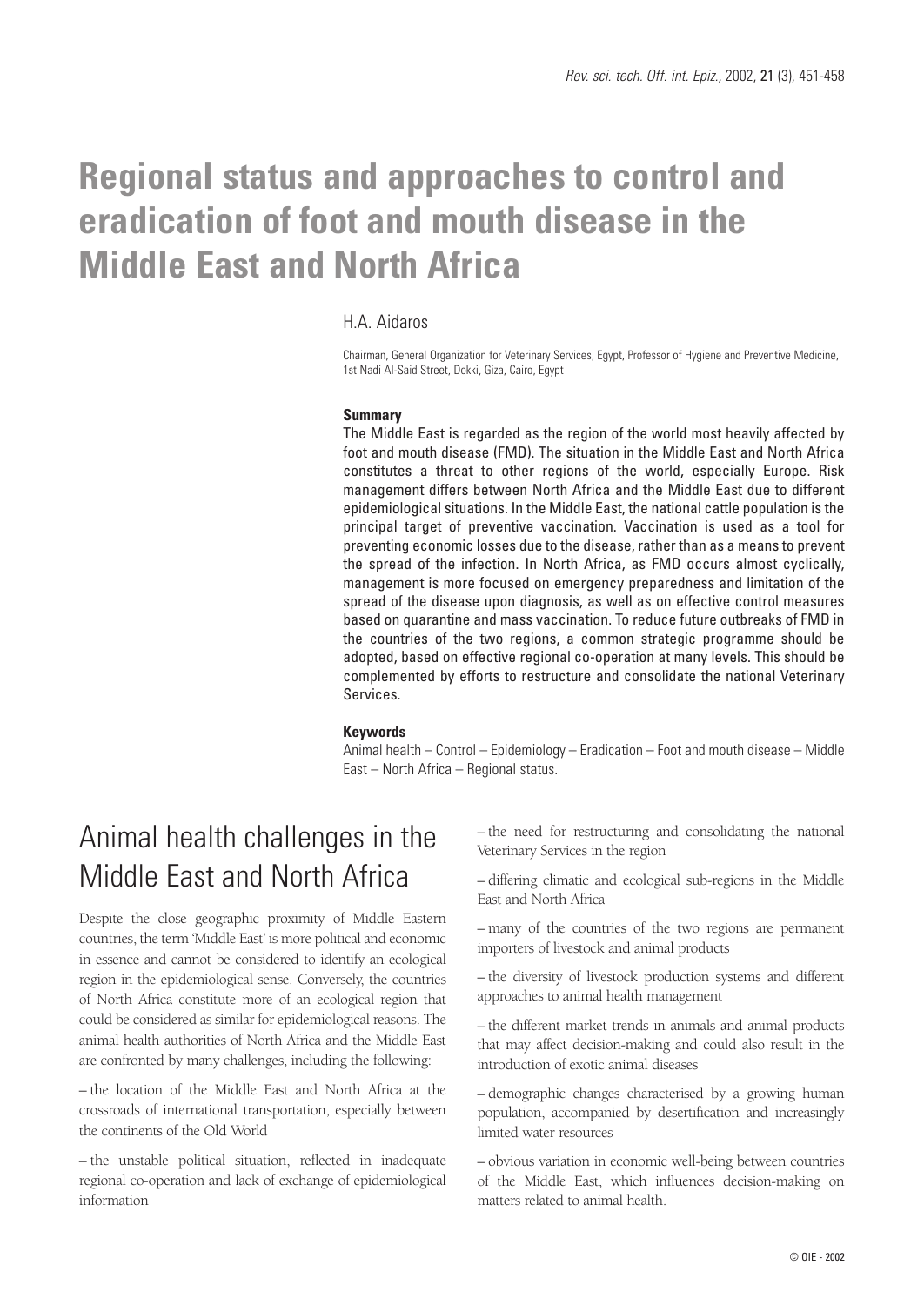# Historical epidemiology in the Middle East and North Africa

Only one country in the Middle East (Cyprus) is presently included in the Office International des Epizooties (OIE: World organisation for animal health) list of foot and mouth disease (FMD)-free countries. The problems encountered in the animal health status of countries in the Middle East have been demonstrated repeatedly by the presence of FMD, and the region is regarded as that most affected by FMD in the world (2).

Foot and mouth disease has been recorded in all countries of the Middle East on numerous occasions between 1960 and 2000 (Table I), with serotype O being the most prevalent. In the past, exotic FMD viruses were the cause of panzootics which spread to many areas of the region, even extending to the frontier of Europe. A remarkable example was the rapid dissemination of serotype South African Territories (SAT) 1 virus which occurred initially in Bahrain (probably through

#### **Table I**

**Serotypes of foot and mouth disease virus recorded in the Middle East and North Africa between 1961 and 2000** (year of the last reported occurrence)

| <b>Country</b>     | <b>Serotypes</b><br>Asia 1 SAT 1 SAT 2 SAT 3 |                        |           |      |           |           | Ref.      |                |
|--------------------|----------------------------------------------|------------------------|-----------|------|-----------|-----------|-----------|----------------|
|                    | 0                                            | A                      | C         |      |           |           |           |                |
| Algeria            | 1999                                         |                        |           |      |           |           |           | 5              |
| Bahrain            | 2000                                         | 1965                   |           |      | 1962      | $\sim$    | $\cdots$  | 2              |
| Cyprus             | 1964                                         | 1964                   | 0000      | 0000 | 0000      | 0000      | 0000      | 2              |
| Egypt              | 2000                                         | 1972                   |           |      |           | (1950)    |           | 2              |
| Iran               | 2000                                         | 2000                   | 0000      | 2000 | 1964      | 0000      | 0000      | 2              |
| Iraq               | 2000                                         | 2000                   | $\ddotsc$ | 1975 | 1962      | $\ddotsc$ | $\ddotsc$ | 2              |
| Israel             | 1999                                         | 1981                   | 0000      | 1989 | 1962      | 0000      | 0000      | 2              |
| Jordan             | 1999                                         | 1978                   | 1969      | 1961 | 1962      | 0000      | 0000      | 2              |
| Kuwait             | 2000                                         | 1977                   | 0000      | 1981 | 1970      | 2000      | $\ddotsc$ | $\overline{2}$ |
| Lebanon            | 2000                                         | 1992                   | 1992      | 1984 | 1962      | .         | $\cdots$  | $\overline{2}$ |
| Libya              | 1994                                         | 1979                   | $\cdots$  |      |           | .         | .         | $\overline{2}$ |
| Morocco            | 1999                                         | 1977 $(A_n)$           |           |      |           |           |           | 5              |
|                    |                                              | 1983 (A <sub>s</sub> ) |           |      |           |           |           |                |
| Oman               | 2000                                         | $\ddotsc$              | $\ddotsc$ | 1982 | $\ddotsc$ | $\cdots$  | $\cdots$  | $\overline{2}$ |
| <b>Oatar</b>       | 2000                                         | $\cdots$               | .         | .    | .         | .         | .         | $\overline{2}$ |
| Saudi Arabia       | 2000                                         | 1994                   | 1987      | 1994 | 1970      | 2000      |           | $\overline{2}$ |
| Syria              | 1999                                         | 1988                   | 1969      | 1988 | 1962      | 0000      | 0000      | 2              |
| Tunisia            | 1999                                         | 1982 (A <sub>5</sub> ) |           |      |           |           |           | 5              |
| Turkey             | 2000                                         | 2000                   | 0000      | 2000 | 1965      | 0000      | 0000      | 2              |
| <b>United Arab</b> | 2000                                         | 1990                   | .         |      |           | .         |           | $\overline{2}$ |
| Emirates           |                                              |                        |           |      |           |           |           |                |
| Yemen              | 1995                                         | 1998                   |           | 1980 | $\ddotsc$ | 1990      |           | 2              |

*Source*: Data compiled in 2000, based on country reports to the Food and Agriculture Organization and Office International des Epizooties and on annual reports of the World Veterinary Laboratory for foot and mouth disease, Pirbright

… : no information available not reported

0000 : never reported

imported sheep from Africa) in December 1961. The virus spread north-westwards to reach Iraq, Jordan, Israel and Syria by April 1962, continuing into Iran and Turkey. In September 1962, this serotype crossed the Bosporus to enter Europe for the first time and, in November, caused an outbreak further west, near the border between Turkey and Greece.

Historically, epidemics mainly affected cattle and spread from east to the west in the Middle East (5). The slow spread of FMD from Tunisia in 1989 to Morocco in 1991 exemplifies the difficulty of controlling the disease since unregulated movements of herds of small ruminants may play an important role in spreading the infection.

The situation in the Middle East and North Africa constitutes a threat to other regions of the world, especially Europe. During the past few years, FMD spread several times from the eastern part of the Middle East to Europe, infecting Turkey (Thrace), Greece, Bulgaria and Italy.

# Risk management in the Middle East and North Africa

Risk management differs between North Africa and the Middle East because of differences in the epidemiological situations of those two regions, due to diverse factors such as varying geographical and ecological conditions and trade practices. In the Middle East, the cattle population is the main target of preventive vaccination. Vaccination is used as a tool for preventing economic losses caused by the disease rather than as a means of preventing the spread of infection. In Iran, for example, dairy cattle are vaccinated preventively and sheep and goats are only vaccinated when outbreaks occur. Conversely, in Algeria, when an outbreak occurs (such as that of 1999), control measures include slaughter and destruction of affected animals, slaughter of in-contact animals (cattle and small ruminants) and ring vaccination. Vaccination campaigns are applied to the entire national herd when threatened, including small ruminants along the frontier in the east of the country (3). As the diagnostic capacity of the Middle East and North Africa is limited and as only a few samples are sent to the Food and Agriculture Organization (FAO)/OIE World Reference Laboratory (WRL) at Pirbright, United Kingdom (UK), the selection of vaccines to match the circulating strains of FMD is not always suitable. Some countries, such as Turkey and Iran, also vaccinate small ruminants in specific areas to prevent introduction of the disease from neighbouring countries (5).

In North Africa, FMD has occurred cyclically in the past. Recently, the management of outbreaks has focused on emergency preparedness and limitation of the spread of the disease once diagnosed. Effective control measures based on quarantine and mass vaccination are used.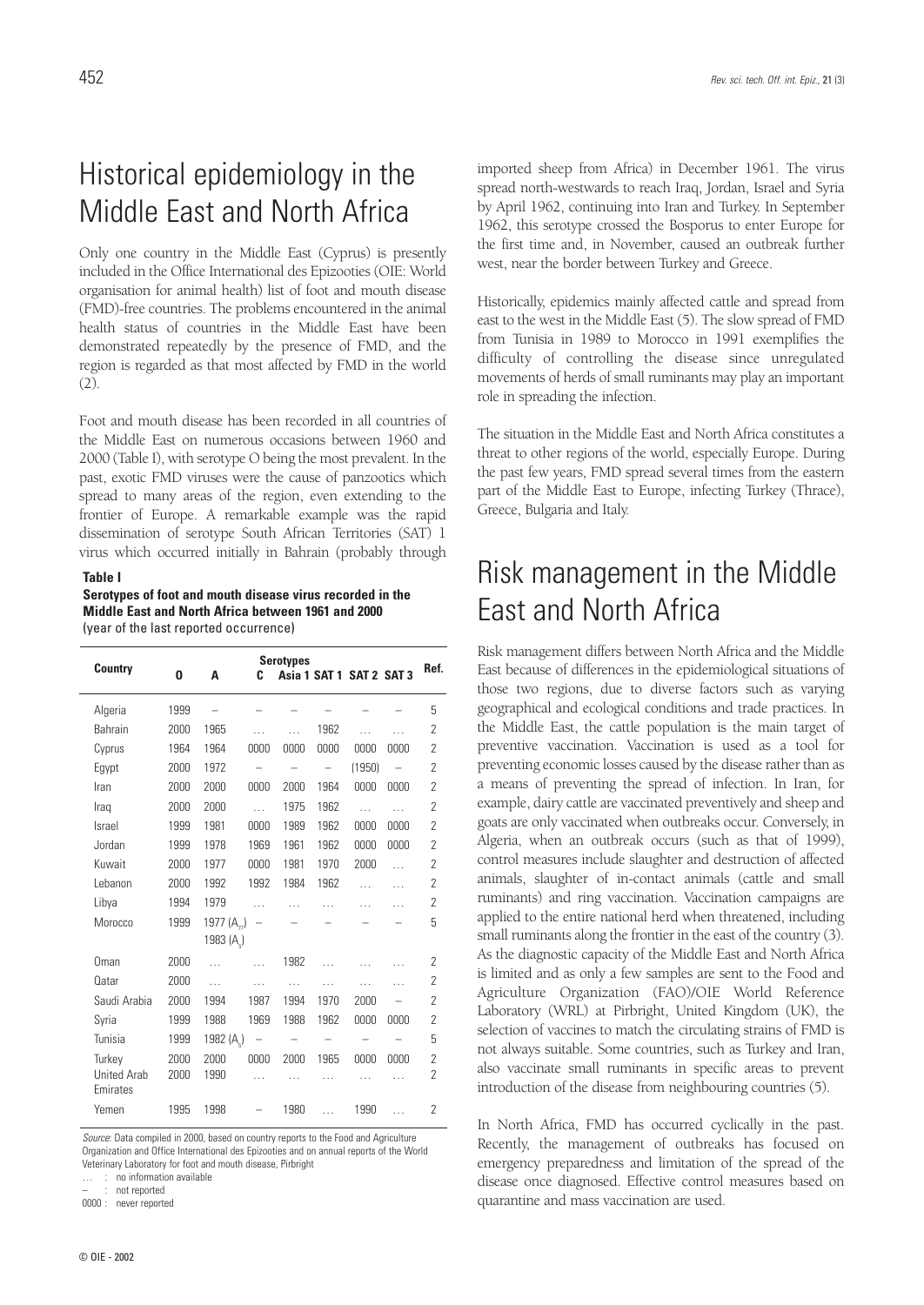## **Foot and mouth disease hazards identified in the Middle East and North Africa**

Other surrounding areas affected by FMD, such as the Caucasian countries, East, Central and West Africa and South Asia, constitute sources of infection for the Middle East and North Africa. Exotic FMD strains were introduced to these areas as follows:

– SAT 2 strain, originating in East Africa, infected Kuwait in 2000

– the O pan-Asian strain spread over many countries of the Middle East in the late 1990s

– Asia 1 strain was recorded in Turkey in 1996 and Iran in 1998

– an O strain originating in West Africa infected North Africa in 1999 (Fig. 1).

The major reason for these developments is that some countries of the Middle East or North Africa are important livestock importers. However, effective pre-import and quarantine measures have not always been implemented. A second reason for the spread of FMD is the uncontrolled movement of animals across country borders.

## **Examples of control approaches in the Middle East and North Africa**

The regional FMD Control Project in the Middle East includes Egypt, Israel, Jordan and the Palestinian Territories, and FMD control by the four parties relies heavily on compulsory vaccination (1). Animal movement in Israel is permitted only under license and cattle are individually identified. Small ruminants will also be included in this project soon.

Ring vaccination is used by all four parties to prevent the spread of infection following outbreaks of FMD.

## **Foot and mouth disease control in countries of the Middle East and North Africa**

### Iran

Foot and mouth disease types A and O occur regularly in Iran. A new variant of type A (Iran 96 topotype) was identified in 1996. The WRL indicated that the type  $A_{22}$  vaccine offered no cross-protection against this new variant. Iran started to produce vaccine against the new variant in 1997. In 1998, similar type A strains were identified in Turkey and in Armenia. A total of 369 outbreaks were reported in unvaccinated herds in Iran in 1997, including 297 in cattle and 72 in sheep and goats from various parts of the country. Dairy cattle are vaccinated preventively and sheep and goats are vaccinated when outbreaks occur. The quantity of vaccine produced does not meet the requirements of the country. In 1997, about 4.6 million cattle and 11.2 million small ruminants of a total 8,047,420 cattle and about 55,000,000 small ruminants (4) were vaccinated with locally produced bivalent vaccine.

#### Saudi Arabia

Saudi Arabia imports approximately 6.5 million live animals (mainly sheep and goats) annually from many countries, including countries in Africa and Asia, that are not free of FMD. These animals may be affected with FMD viruses that then spread to local herds and flocks. Saudi Arabia possesses a highly sophisticated dairy industry with imported highproductivity dairy cows. Despite regular vaccination, sometimes every ten weeks with up to seven viral strains incorporated into the vaccine, the herds are periodically severely affected by FMD. The country has adopted a policy



**Fig. 1 Foot and mouth disease in the Middle East and North Africa, 1997-1999**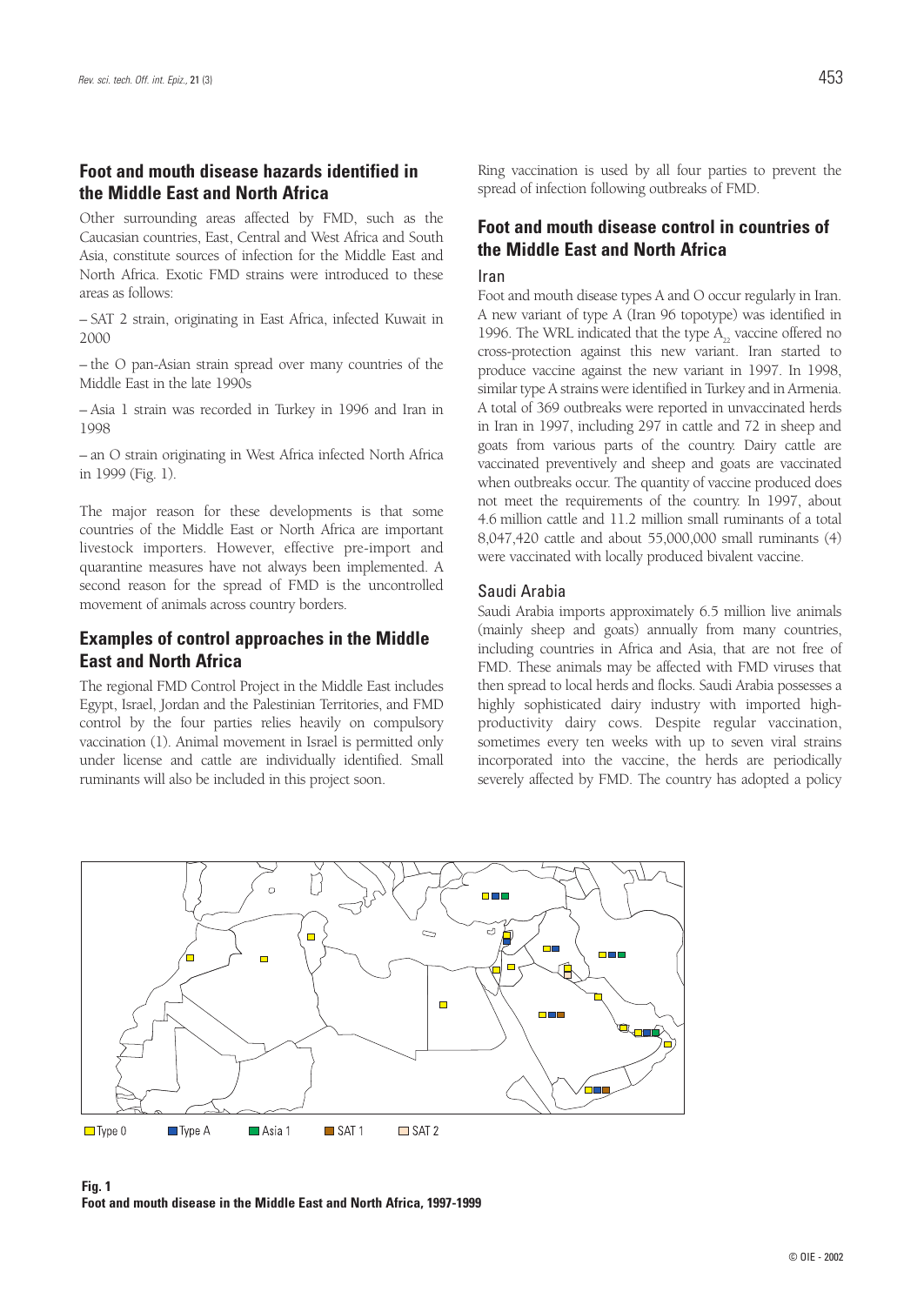that prevents entry of the virus to farms by applying strict security measures. Vaccination is used as a second line of defence.

## Kuwait, Qatar and Yemen

Foot and mouth disease continues to be endemic in Kuwait. In 1997, 21 outbreaks caused by type O were reported in cattle. An outbreak of type O was reported in May 1998 in a dairy herd, as well as in sheep, despite recent vaccination. In July 1998, FMD was reported to have moved from Iraq to Kuwait (and to Saudi Arabia, as there is extensive nomadic movement across the border between Saudi Arabia and Kuwait). In the majority of FMD outbreaks, clinical disease was preceded by movement of sheep onto the affected farm. Seven outbreaks of FMD were reported in Qatar in 1998. Foot and mouth disease occurs relatively infrequently in Yemen and serotype O is the virus usually isolated, although serotype A was identified in 1998 and SAT 1 was isolated from animals in quarantine in 1984. In Bahrain in December 1998, 170 cases of FMD were diagnosed clinically in cattle and sheep in three separate outbreaks.

#### **Turkey**

The law in Turkey requires that FMD be reported immediately to the Veterinary Authorities who are responsible for the application of appropriate measures, such as investigations into the outbreak and taking of specimens for typing at the FMD Institute (Sap Enstitüsü in Ankara). The Veterinary Authorities are also responsible for ordering movement restrictions to prevent further spread of the disease, quarantine, cordoning, disinfecting, compensation (when destruction and stampingout are applied), ring vaccination, and informing neighbouring districts and provinces immediately.

According to the FMD Programme instituted in 1999, all ruminants would be vaccinated twice a year with a bivalent vaccine  $O_1$  Manisa and  $A_2$ , Mahmat 11 or A Ankara in the Thrace region. In Anatolia, all large ruminants are vaccinated twice a year with a monovalent vaccine  $(O, Manisa)$  and small ruminants are vaccinated in accordance with requests from farmers. The Sap Enstitüsü in Ankara, a Government laboratory for vaccine production and FMD diagnosis, was the only vaccine manufacturer in the country until 1998. That year, the authorities of Turkey authorised a private company, VETAL in Adiyaman, to produce FMD vaccine and the company received virus strains from Pirbright and commenced operation. The Ministry of Agriculture and Rural Affairs (MARA) continues to support the production of vaccine by private companies. There are also legal regulations for the importation of FMD vaccines. The authorities in Turkey conduct complimentary epidemiological studies on FMD in the country. Annual production of vaccine is about 30 million bivalent cattle doses. Vaccine production in the Sap Enstitüsü in 1998 was 11 million doses of type  $A_{22}$  Mahmat 11 and

10 million doses of type O, Manisa. The Institute adapted two field strains of the new A Iran type, namely: A Ankara and A Aydin, for vaccine production. According to the General Directorate of Protection and Control (GDPC) in 1998, the large and small ruminant populations of Turkey totalled 11 million and 39 million, respectively.

#### Iraq

The last available figures (10 January 1999) indicate that 50,678 cattle and 982,309 small ruminants had been infected with the FMD virus (mainly with serotypes O and A) in 13 Governorates with a mortality of 3,832 (7.5%) and 48,089 (4.9%), respectively. There was a high risk of spread to other Governorates and neighbouring countries. Iraq contacted the FAO in December 1998 and reported that FMD had occurred since the beginning of November 1998, and that vaccination was urgently required to control the disease. Due to the political ban imposed by the United Nations, provision of FMD vaccine to Iraq was authorised only after acceptance by the sanctions committee that the measure was necessary.

#### Lebanon

A significant number of live animals (up to 300,000 head of cattle and one million head of small ruminants) are imported every year for slaughter from different countries that are not all free of FMD, and the disease is therefore continuously reintroduced. Foot and mouth disease predominantly affects imported livestock of different origin that are kept together before slaughter. The population of local livestock is estimated to be  $45,000$  cattle – mainly dairy – and  $750,000$  small ruminants. This population is partially vaccinated and rarely infected. Dairy cattle are vaccinated twice a year (18,000 cattle and 31,000 small ruminants were vaccinated in 1997 using a trivalent O, Asia  $1, A<sub>2</sub>$  vaccine).

#### Israel

The present policy of the Veterinary Services of Israel is to vaccinate all cattle above the age of three months annually between October and December with a trivalent vaccine  $(O_{1},$  $A_{22}$  and Asia 1). Booster vaccination is performed in cattle younger than 18 months, eight to twelve weeks after the initial vaccination. Calves born after the general vaccination period are vaccinated at the age of three months, within a secondary scheme. The entire sheep and goat population of Israel is also vaccinated with a monovalent (O) vaccine, without a booster. Based on antigenic analyses of past isolates, the O component of the vaccine used includes the O, Manisa and O Geshur strains. Since 1998, strain A Iran 1996 has also been incorporated into the vaccine, together with  $A_{22}$ .

The efficacy of the vaccine used is evaluated by the results of an ongoing monitoring programme which has been operational since 1992. The programme involves six dairy farms distributed throughout the country. On each farm, 30 animals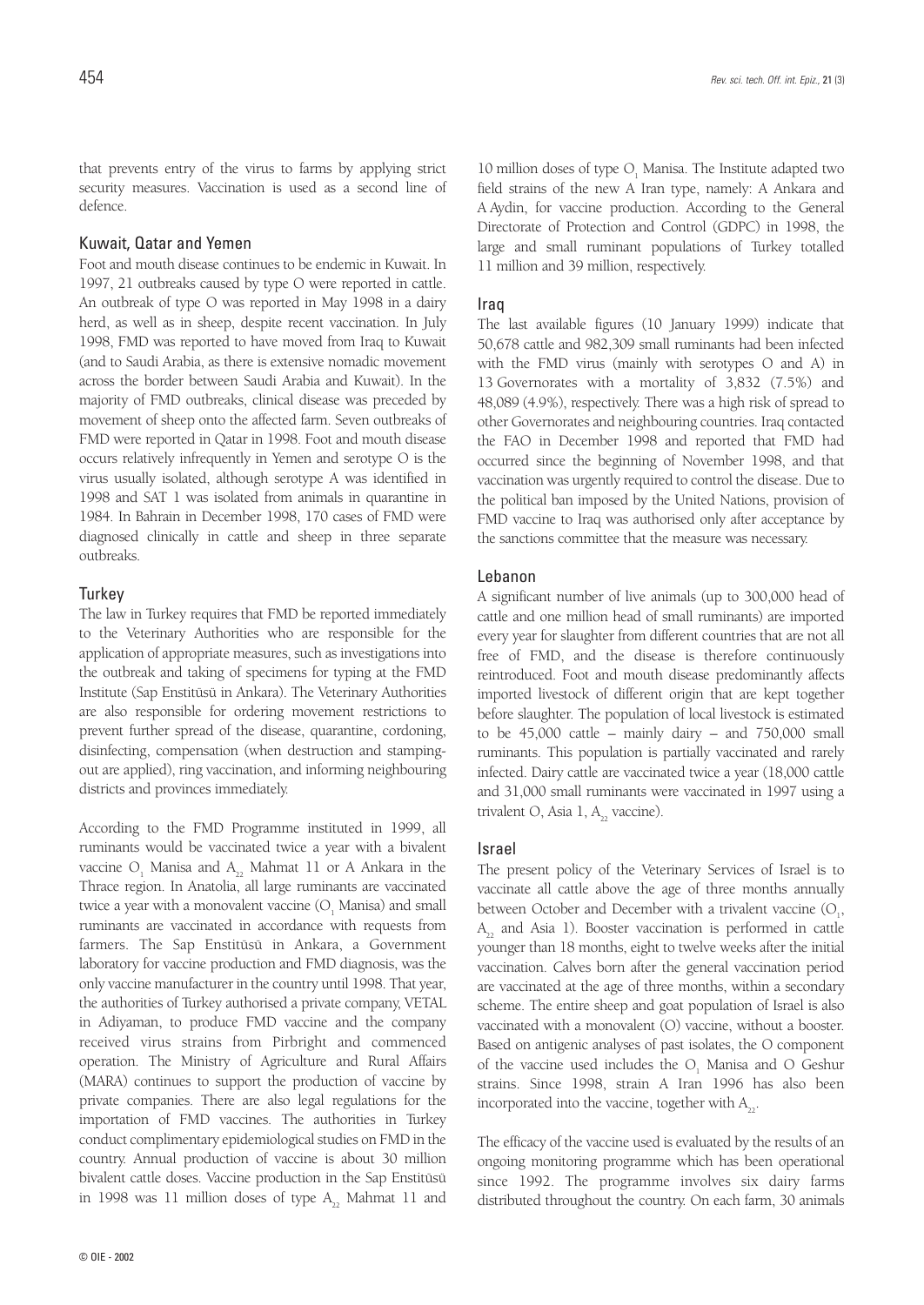in three age groups are sampled twice a year for evaluation of their serum/virus neutralisation antibody levels against current Middle Eastern strains of  $A_{22}$ , O and Asia 1. In 1997, sheep were included in the monitoring programme which is implemented three months after vaccination of sheep flocks located in four districts. Ten sheep from each flock are tested serologically against the current regional FMD O strain. This monitoring programme is scheduled to continue. Vaccination is compulsory and liable to State fees paid by the owners. In 1997, 400,823 doses of trivalent vaccine were used for cattle as well as 398,717 doses of monovalent (O) vaccine for small ruminants.

### Jordan

Foot and mouth disease has been endemic in cattle and small ruminants in Jordan for many years. Cattle are vaccinated two to three times annually. About 51,000 cattle and 200,000 sheep and goats were vaccinated in 1997. No outbreaks were reported in 1997.

The first suspect cases of FMD for 1998 and 1999 were reported on 23 November 1998 in the Irbid Governorate situated close to the borders with Syria and Israel. Since then, more than twenty outbreaks have been reported by State Veterinarians.

#### Egypt

All major animal diseases have been notifiable in Egypt since 1906. This is facilitated by 1,400 Veterinary Services Units distributed country-wide. Type O was the only virus isolated in five Governorates in 1997. Egypt applies a policy of vaccination of dairy animals every four months and of fattening steers every six months, using locally prepared type O vaccine. In 1997, about 5 million large ruminants, 5.5 million small ruminants and 200,000 camels were vaccinated against FMD. Antibody levels are monitored to assess the immune status after vaccination campaigns. The main problem used to be the quantity of the vaccine available, but recently production has been sufficient.

Furthermore, a new quality control laboratory has been built in Abbasia with the support of the European Union at a cost of US\$2.2 million. The laboratory employs modern technology, including molecular techniques (polymerase chain reaction [PCR], nucleic acid probes).

Control measures applied in Egypt prohibit importation of live cattle, sheep and goats, deboned meat or other animal products except from countries that have been free from FMD for at least six months before importation. This measure aims at preventing the introduction of viruses other than strain  $O<sub>1</sub>$  into the country. Animals imported into Egypt are kept in quarantine for 33 days on arrival and vaccinated against FMD with serotype O<sub>,</sub> vaccine.

The disease surveillance system in operation is conducted by veterinarians throughout the country, working as field officers in abattoirs, during vaccination campaigns and in quarantine stations.

Notification of disease by owners or any member of the public is also encouraged. The Chief Veterinary Officer immediately directs a diagnostic team to investigate and provide expert opinion, with appropriate samples being examined in 26 specialised governmental diagnostic laboratories.

Infected farms are placed under quarantine for 21 days after recovery or death of the last affected animal. In-contact animals and animals in the surrounding area (4-8 km radius) are vaccinated.

Vaccination of all cattle, buffalo, sheep, goats and camels in the country is conducted every six months and every four months for dairy cows using a vaccine produced from a local isolate. The target of the vaccination campaigns is to vaccinate all animals and the logistic support in Egypt (considered the greatest in the two regions) enables them to vaccinate the entire population. Calves are vaccinated at six weeks of age or more to overcome the differences in maternal immunity due to differences of breeds and quality of colostrum.

In Egypt, vaccination against most infectious and contagious diseases is obligatory and free of charge. Serological monitoring is conducted to assess the immune status of the animals after vaccination campaigns. Sera collected during 1998 showed satisfactory responses to FMD vaccination.

#### Libya

Two type O outbreaks were reported in 1994. Small ruminants were affected by the disease in January of the same year, resulting in high mortality in new-born lambs aged two to four weeks in the Eastern part of Libya (Ejdabia area). Preventive vaccination of bovine herds has been practised twice a year since 1996 with 70,000 head of a total of 150,000 cattle, being vaccinated in 1997.

#### **Algeria**

Preventive vaccination continues to be conducted along the eastern border areas considered to be at risk. In 1997, 8,931 cattle and 110,000 small ruminants were vaccinated.

#### **Morocco**

About 1,270,000 cattle (51% of the total population) were vaccinated in 1997 with a monovalent type O vaccine.

#### Tunisia

Foot and mouth disease has not been reported in Tunisia since August 1999. Susceptible animals are vaccinated yearly, small ruminants receiving monovalent type O vaccine, and large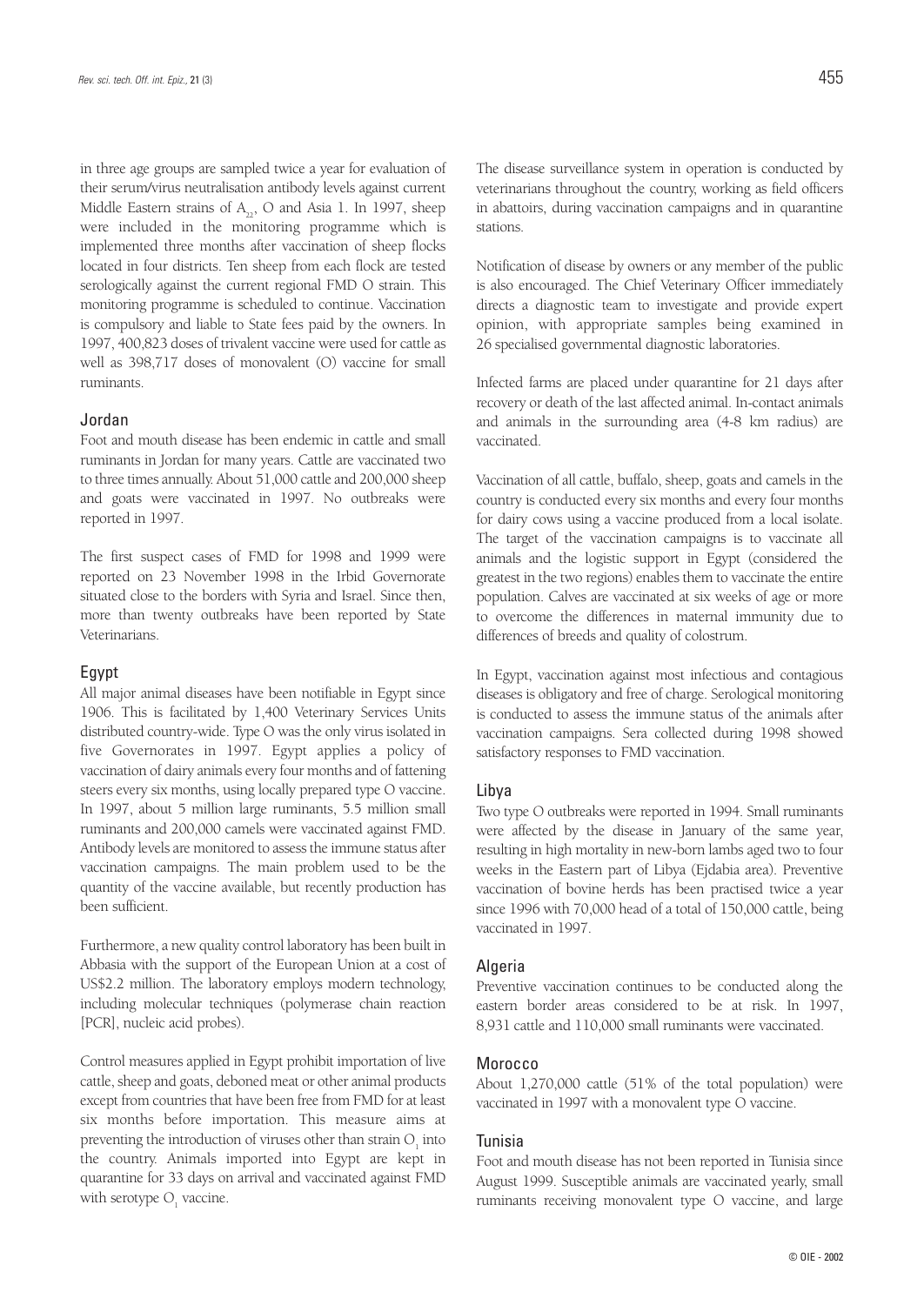ruminants, trivalent vaccine against types O, A and C. About 300,000 cattle, 3.4 million small ruminants and 8,000 camels were vaccinated in 1997.

## **The foot and mouth disease epidemic in North Africa in 1999**

An FMD outbreak caused by type O occurred in North Africa in February 1999. The disease was first reported in Algeria where it spread rapidly from the east to the west of the country. Isolated outbreaks of the disease also occurred in Tunisia and Morocco. The disease mainly affected cattle (more particularly beef cattle) and vaccination campaigns organised within the three countries prevented further spread. Genetic characterisation carried out by the FAO/OIE WRL for FMD at Pirbright showed a close relationship between the strain isolated during this outbreak and strains previously isolated in the Côte d'Ivoire and Ghana, indicating that the virus was most likely of West African origin (3).

# Future perspectives for controlling and eradicating foot and mouth disease in countries of the Middle East and North **Africa**

To reduce future outbreaks of FMD in countries of the Middle East and North Africa, a common strategic programme should be adopted. The programme should include the following:

– detailed risk evaluation and institution of appropriate strategies for control in each country

– establishment of a surveillance network capable of providing early warning and implementing immediate control measures.

## **Collection and exchange of information on the epidemiological situation in the Middle East and North Africa**

Epidemiological studies on FMD must be conducted throughout the region, especially in endemic areas.

Targeted disease control strategies must be implemented at the regional level.

Emergency plans, enabling rapid national and regional reaction, must be co-ordinated.

The national Veterinary Services must be restructured, including revision of the national legislation.

More effective control measures, that hopefully could lead to co-ordinated regional eradication of FMD from the Middle East and North Africa, must be applied at the national level. This would also provide protection for nearby FMD-free regions such as Europe (2).

This goal will only be achieved if and when regional cooperation is implemented. Co-ordinated epidemiological studies leading to a common control policy should be implemented and supported by the international community.

## Acknowledgement

Grateful thanks are extended to Dr M. Orabi of the Epidemiology Planning Unit, General Organization for Veterinary Services, Egypt, for his help in facilitating the preparation of this paper.

■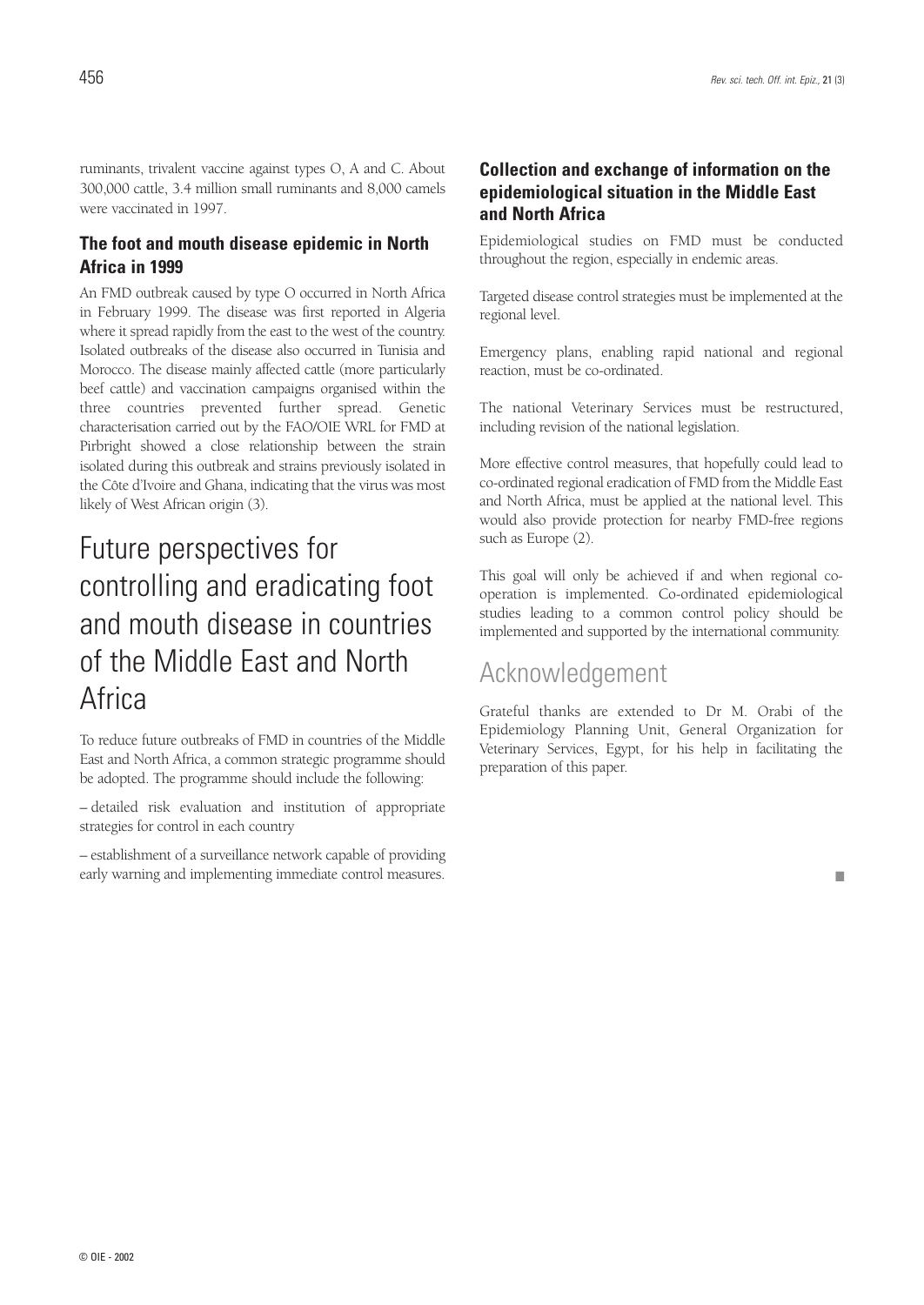## **Statut régional de la fièvre aphteuse et mesures de prophylaxie et d'éradication de la maladie au Moyen-Orient et en Afrique du Nord**

H.A. Aidaros

### **Résumé**

Le Moyen-Orient est considéré comme la région du monde la plus gravement touchée par la fièvre aphteuse. La situation qui prévaut au Moyen-Orient et en Afrique du Nord représente une menace pour les autres régions du monde, et notamment pour l'Europe. Confrontés à une situation épidémiologique différente, l'Afrique du Nord et le Moyen-Orient ont fait le choix d'une gestion spécifique du risque. Au Moyen-Orient, la vaccination préventive vise principalement le cheptel bovin national. Elle y est davantage utilisée pour limiter les pertes économiques causées par la maladie que pour empêcher la propagation de l'infection. En raison du caractère cyclique de la maladie, la gestion du risque en Afrique du Nord s'articule plutôt autour de plans d'urgence et de moyens permettant d'endiguer sa progression dès le diagnostic. Cette gestion passe également par l'adoption de mesures prophylactiques efficaces fondées sur la mise en quarantaine et une vaccination généralisée. Pour juguler l'apparition de nouveaux foyers de fièvre aphteuse dans les pays des deux régions, il conviendrait de mettre en œuvre un programme stratégique commun, axé sur une coopération régionale efficace à de nombreux niveaux. Une telle initiative devrait s'accompagner d'efforts de restructuration et de renforcement des Services vétérinaires nationaux.

#### **Mots-clés**

Afrique du Nord – Épidémiologie – Éradication – Fièvre aphteuse – Moyen-Orient – Prophylaxie – Santé animale – Statut régional.

■

## **Situación de la fiebre aftosa y métodos para su control y erradicación en la región de Oriente Medio y el Norte de África**

## H.A. Aidaros

### **Resumen**

En general se considera que Oriente Medio es la región del mundo más afectada por la fiebre aftosa. La situación en esa zona y en el Norte de África constituye una amenaza para otras regiones del planeta, en especial para Europa. Las características epidemiológicas de la enfermedad son distintas en esas dos zonas, razón por la cual también difieren los métodos de gestión de riesgos que se aplican en cada una ellas. En Oriente Medio, las cabañas bovinas nacionales son las destinatarias básicas de campañas de vacunación preventiva encaminadas no tanto a prevenir la propagación de la enfermedad como a reducir las pérdidas económicas que se derivan de ella. En el Norte de África, dado el carácter casi cíclico de la fiebre aftosa, las medidas de gestión apuntan sobre todo a preparar las estructuras para este tipo de emergencias, contener la propagación de la infección en cuanto se haya diagnosticado su presencia y